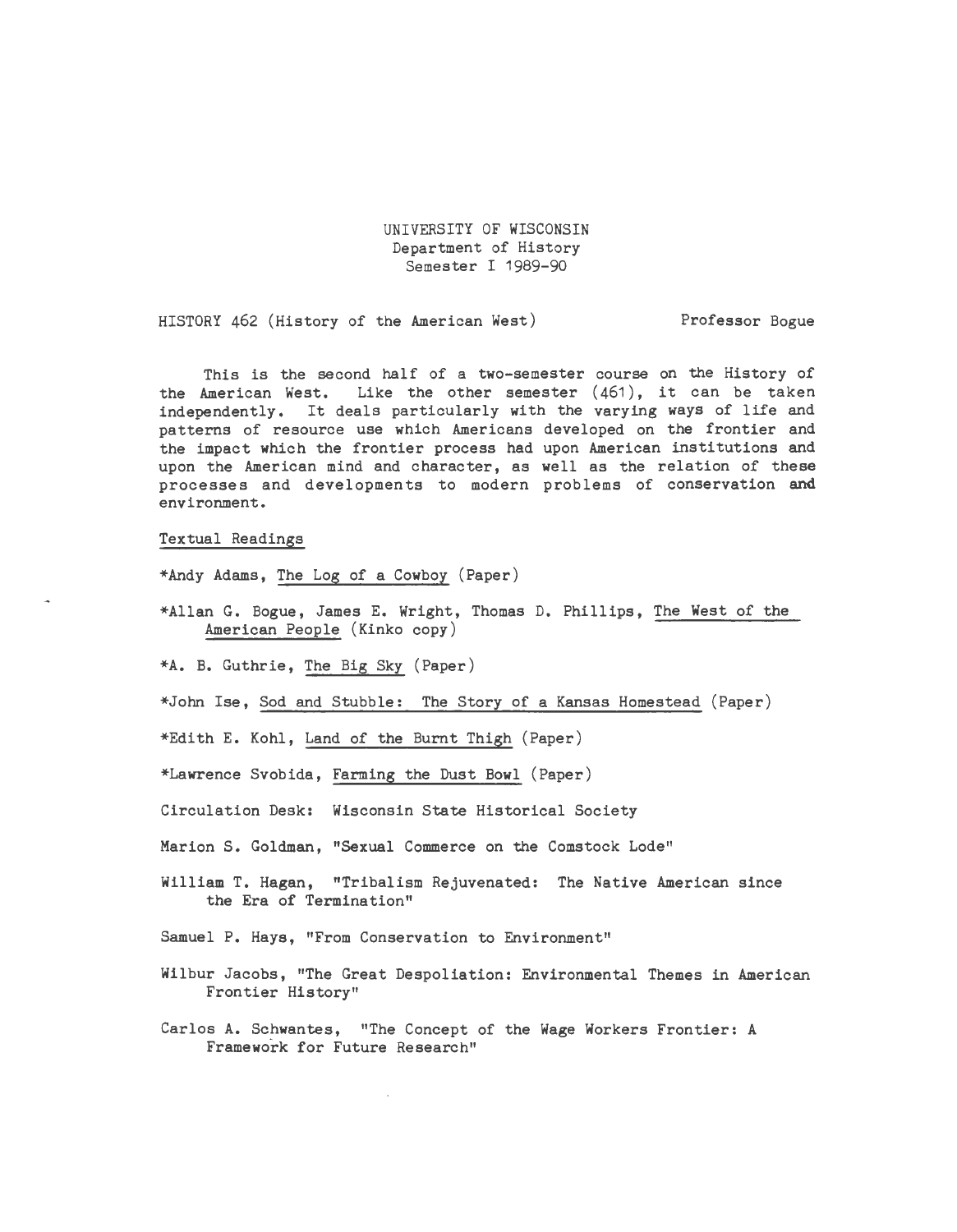William Tucker, "Environmentalism and the Leisure Class: Protecting Birds, Fishes, and above All, Social Privilege"

Clara T. Woody and Milton L. Schwartz, "War In Pleasant Valley . . . "

John R. Wunder, "Chinese in Trouble: Criminal Law and Race on the Trans-Mississippi West Frontier"

Below is a list of survey treatments of the American West which you may wish to use to supplement the textual readings. For reading on more specific topics, check the bibliographies in \*Frank Freidel, Harvard Guide to American History, Writings on American History; \*Ray A. Billington and Martin Ridge, Westward Expansion; \*0.0. Winther's Classified Bibliography of the Periodical Literature of the Trans-Mississippi West and its "Supplement;" \*Rodman W. Paul and Richard W. Etulain, The Frontier and the American West; \*Francis Paul Prucha, A Bibliographical Guide to the History of Indian-White Relations in the United States and Handbook for Research in American History; \*Michael P. Malone, Historians and the American West; \*Roger L. Nichols, American Frontier and Western Issues. Periodicals dealing with western history particularly are: The Western Historical Quarterly, Journal of the Southwest (formerly Arizona and the West), and The American West (popularly written and heavily illustrated). The Environmental Review serves the growing field of environmental history.

\*A.G. Bogue, T.D. Phillips, and J.E. Wright, The West of the American People \*Richard A. Bartlett, The New Country \*Ray A. Billington and Martin Ridge, Westward Expansion: A History of the American Frontier \*F.J. Turner, The Frontier in American History (1982 ed.) \*Thomas Clark, Frontier America \*John A. Hawgood, America's Western Frontiers \*L.R. Hafen and C.C. Rister, Western America \*Patricia N. Limerick, The Legacy of Conquest: The Unbroken Past of the American West \*Michael P. Malone, Historians and the American West \*D'Arcy McNickle, Native American Tribalism: Indian Survivals and Renewals \*Frederick Merk, History of the Westward Movement \*Gerald Nash, The American West in the Twentieth Century \*Roger L. Nichols, American Frontier and Western Issues: A Historiographic Review \*Joseph M. Petulla, American Environmental History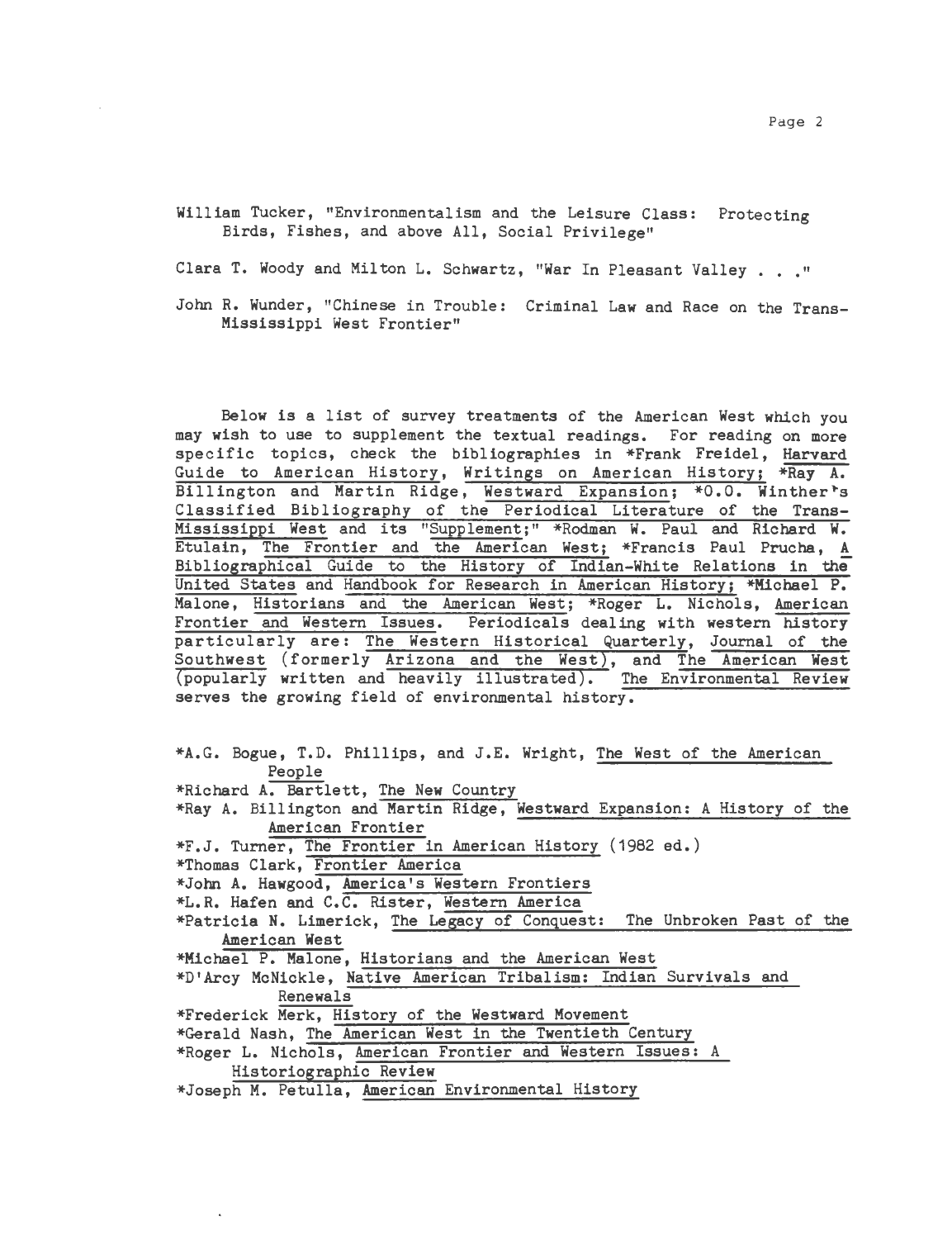Page 3

\*Robert E. Riegel and Robert C. Athearn, America Moves West \*Jerome 0. Steffen, The American West: New Perspectives, New Dimensions

\*Starred books are also on reserve at the Circulation Desk: Wisconsin State Historical Society

Tests: Oct. 6 (required); Nov. 22 (Optional)

Assignments: Four credit registrants will have additional obligations beyond those of the three credit registrants. The exact nature of these obligations will be explained after the size of the class is determined.

Any student may voluntarily submit one or more papers to replace the grade received on a test or to reduce the weight of the final exam in the course grade. Such papers will involve the identification and preparation of a comparative critical abstract of four periodical articles on subjects appropriate to this course selected from scholarly journals such as the Western Historical Quarterly, the Journal of the Southwest, Montana: The Magazine of Western History, Agricultural History, the Pacific Historical Review etc. These should be six to eight typewritten pages in length and follow the usual rules for footnotes. A short bibliography of sources should be attached. All such papers must be turned in by December 6.

#### Final Exam:

A conventional final will be given as provided in the exam schedule but an alternate take-home exam will be available in the last week of classes for those who prefer it, to be due on the date of the in-class final.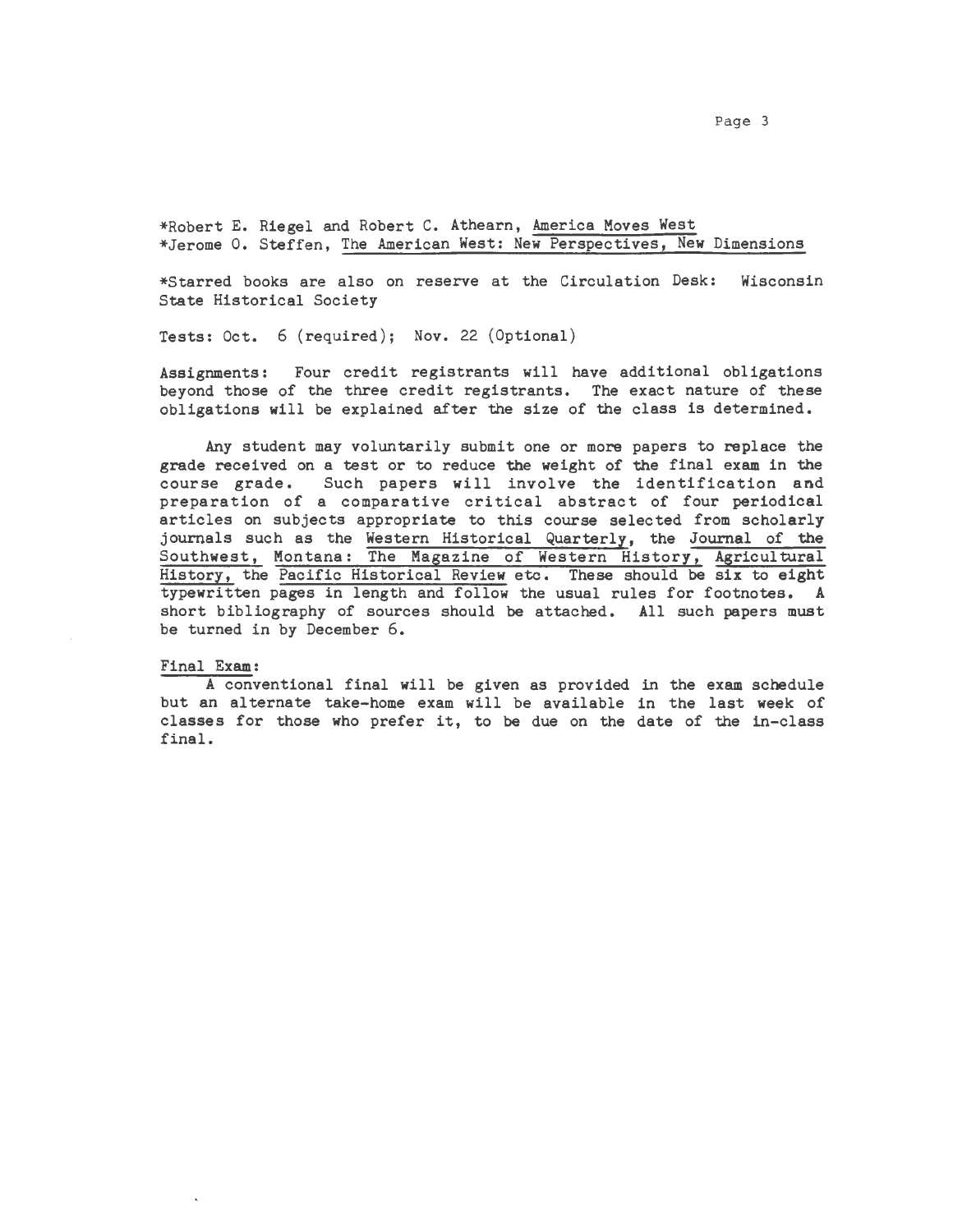LECTURE OUTLINE

I THE CONTEXT

Reading: Bogue et al, WAP, Chaps. 1, 3; Jacobs, "Great Despoliation."

Wed. Sept. 6 Fri. Sept. 8 Native Americans (Film: "The Lakota") Mon. Sept. 11 Wed. Sept. 13 A "Vanishing Race" does not vanish Introduction Tribes, government, and politics

## II PATTERNS OF DEVELOPMENT

### The Fur Trader

Reading: Guthrie, The Big Sky; WAP, Chap. 10.

Fri. Sept. 15 Mon. Sept. 18 The great companies Wed. Sept. 20 The mountain man: nature's nobleman? Furs and the struggle for empire

#### Mining

Reading: WAP, Chap. 11; Goldman, "Sexual Commerce on the Comstock Lode"; Schwantes, "Wage Worker's Frontier

Fri. Sept. 22 Mon. Sept. 25 Wed. Sept. 27 Strikes and consequences The California Rush Other bonanzas

#### Grazing

Reading: WAP, Chap. 12; Adams, Log of a Cowboy

Fri. Sept. 29 Mon. Oct. 2 The mythical cow poke Wed. Oct. 4 Fri. Oct. 6 Drovers and grazers Sheepish business 6 SIX WEEKS TEST

### The Farmers

Reading: Ise, Sod and Stubble; WAP, Chap. 13. Mon. Oct. 9 Taking the land

Page 4

 $\mathcal{L}_{\mathcal{A}}$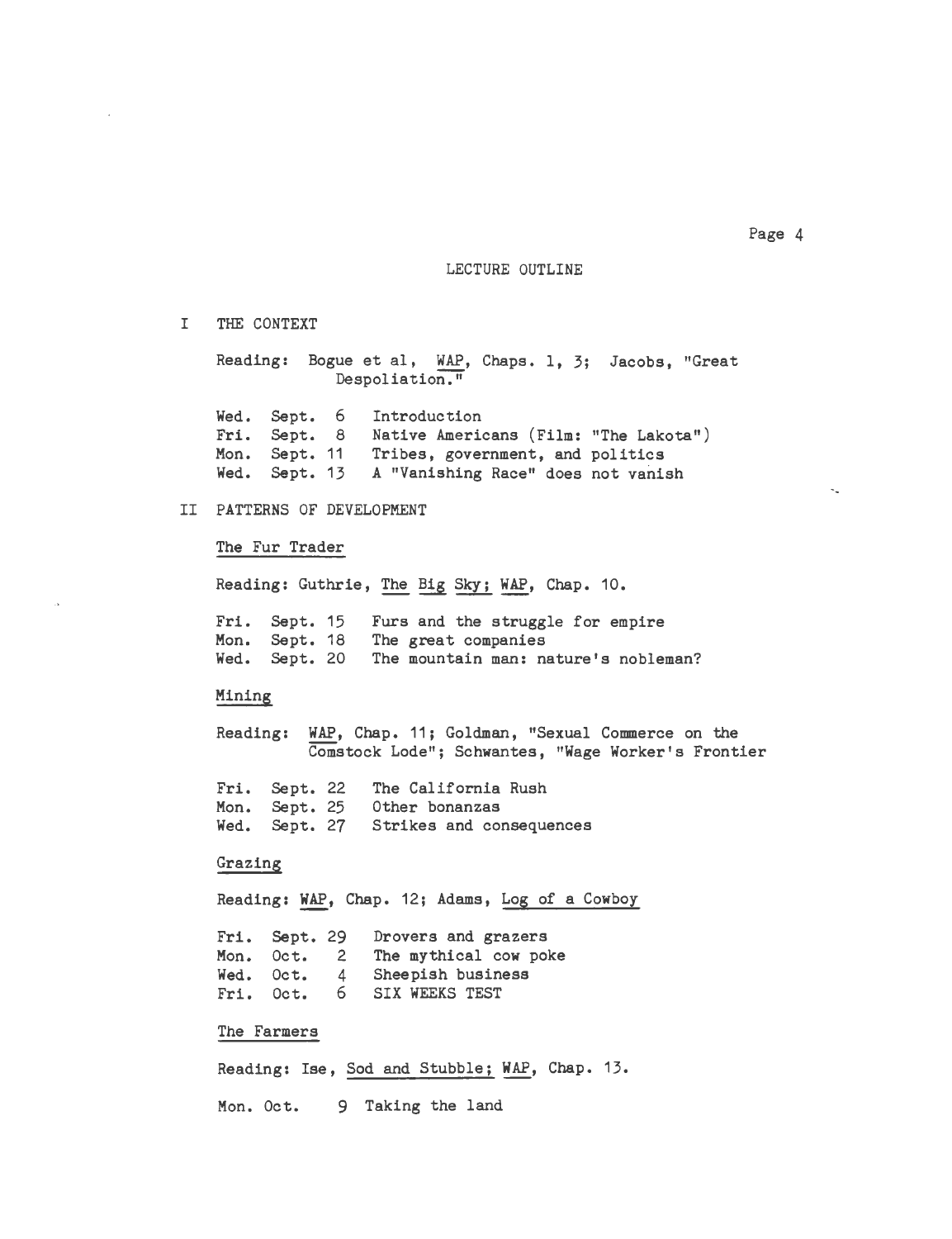Wed. Oct. 11 Fri. Oct. 13 Mon. Oct. 16 Nesters and soddies Film: The Settling of the Plains "In God we trusted -- in Kansas we busted"

# III THE CONTINUING WEST

The Westerner as "New" Person

Reading: WAP, Chap. 16; Wunder, "Chinese in Trouble"; Woody and Schwartz, "War in Pleasant Valley" Wed. Oct. 18 Fri. Oct. 20 Mon. Oct. 23 Wed. Oct. 25 Reading: Kohl, Land of the Burnt Thigh Fri. Oct. 27<br>Mon. Oct. 30 Mon. Oct. Wed. Nov. 1 The westerner as stereotype Did the frontier change people? The violent west Paging General Custer The woman's West Two women west -- contemporary voices Film: "Minority Pioneers" THE WEST AS CLOSED SPACE Reading: WAP, Chaps. 14, 18. Fri. Nov. Mon. Nov. Wed. Nov. 3 6 8 Hell-raisin farmers in politics The conservation movement John Muir and the environmental impulse Reading: Svobida, Farming the Dust Bowl Fri. Nov. 10 The last homesteaders<br>Mon. Nov. 13 The "Dirty Thirties" Mon. Nov. 13 The "Dirty Thirties"<br>Wed. Nov. 15 Water for thirsty la 15 Water for thirsty lands Fri. Nov. 17 Building ditch and stealing water Mon. Nov. 20 Film: "Where Did the Colorado River Go?"<br>Wed. Nov. 22 TWELVE WEEKS TEST (OPTIONAL) TWELVE WEEKS TEST (OPTIONAL) Reading: Hays, "From Conservation to Environment;" Tucker, "Environmentalism and the Leisure Class" Mon. Nov. 27 Wed. Nov. 29 Fri. Dec. 1 Mon. Dec. 4 Aldo Leopold and the idea of wilderness The Quiet Crisis and rebound One Third of the Nation's Land The meaning of Earth Day